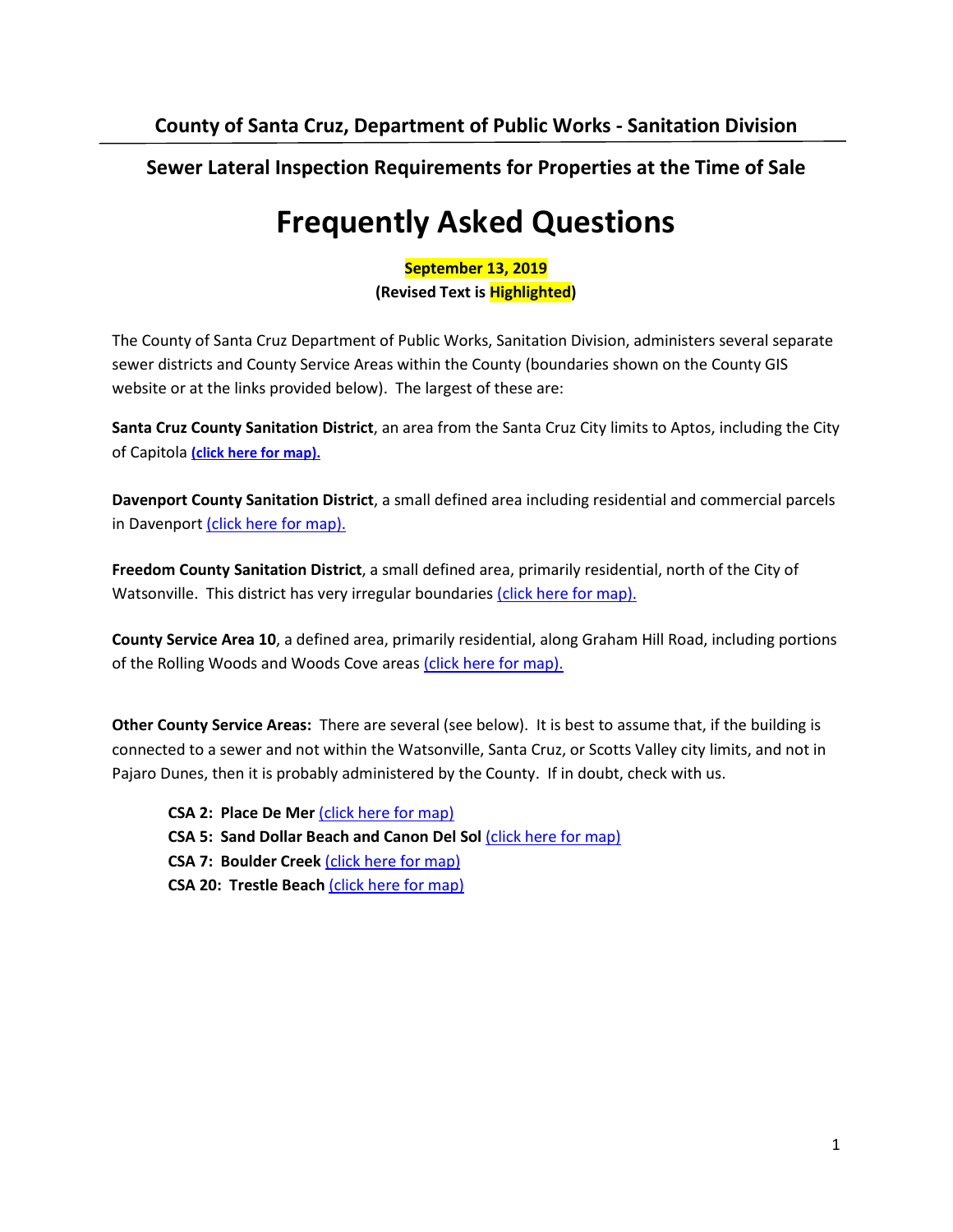| <b>ANSWERS</b>                                                                                                                                                   |
|------------------------------------------------------------------------------------------------------------------------------------------------------------------|
| All properties connected to a public sanitary sewer main in the "unincorporated                                                                                  |
| County," excluding parcels located within the cities of Santa Cruz, Scotts Valley, or                                                                            |
| Watsonville. See maps of Districts and CSAs on the County GIS or at the links on                                                                                 |
| the previous page.                                                                                                                                               |
|                                                                                                                                                                  |
| This applies to properties whether the sewer lateral is individual or shared,                                                                                    |
| permitted or not, new or old, whether the lateral is connected directly to the                                                                                   |
| public sewer main or connected indirectly through a private sewer collection<br>system that then leads to a public sewer main. If your property is within one of |
| the Sanitation Districts listed on the first page, your property falls under this                                                                                |
| jurisdiction.                                                                                                                                                    |
| Yes.                                                                                                                                                             |
|                                                                                                                                                                  |
|                                                                                                                                                                  |
|                                                                                                                                                                  |
| Private property owners are responsible to maintain their laterals. The goal is to                                                                               |
| assure that long-neglected inspection and maintenance of private sewer facilities                                                                                |
| are brought up to date. The purpose of maintenance and repair of sewer                                                                                           |
| facilities, in general, is to minimize:                                                                                                                          |
| 1. the infiltration and inflow of water and debris into the sewer system,                                                                                        |
| 2. the leakage of raw sewage into the groundwater and soil,                                                                                                      |
| 3. the creation of sinkholes in the landscape and the undermining of other                                                                                       |
| utilities, roadways, and sidewalks,                                                                                                                              |
| 4. sewer spills which could enter creeks and streams,                                                                                                            |
| 5. costs to private property owners to resolve damage due to lateral<br>failures.                                                                                |
| The seller of the property is always responsible for the initial sewer lateral                                                                                   |
| inspection and any required repairs. All repairs must be completed before the                                                                                    |
| close of escrow. The costs may be paid out of escrow.                                                                                                            |
| The County uses BOX Drive for file sharing with plumbers. Plumbers shall contact                                                                                 |
| the County and request access to the County's BOX Drive account. The County                                                                                      |
| creates a main folder for that plumber to upload information (i.e. video                                                                                         |
| inspections and Private Sanitary Sewer Lateral Inspection Reports). The plumber                                                                                  |
| shall create a separate subfolder for each property using its Assessor's Parcel                                                                                  |
| Number (APN).                                                                                                                                                    |
| The plumber can invite the property owner or the property owner's agent to have                                                                                  |
| access to the APN file folder. This folder will contain the video inspection, the                                                                                |
| Inspection Report, the County's review comments (including requirements for                                                                                      |
| work to be performed), and the County's acceptance of completed work.                                                                                            |
| Before the close of escrow:                                                                                                                                      |
| 1. The seller shall hire a licensed plumber to perform a video inspection of                                                                                     |
| the subject building's sewer lateral.<br>The licensed plumber shall complete a <b>Private Sanitary Sewer Lateral</b><br>2.                                       |
| Inspection Report and upload the video and completed report to the                                                                                               |
| County's BOX Drive.                                                                                                                                              |
|                                                                                                                                                                  |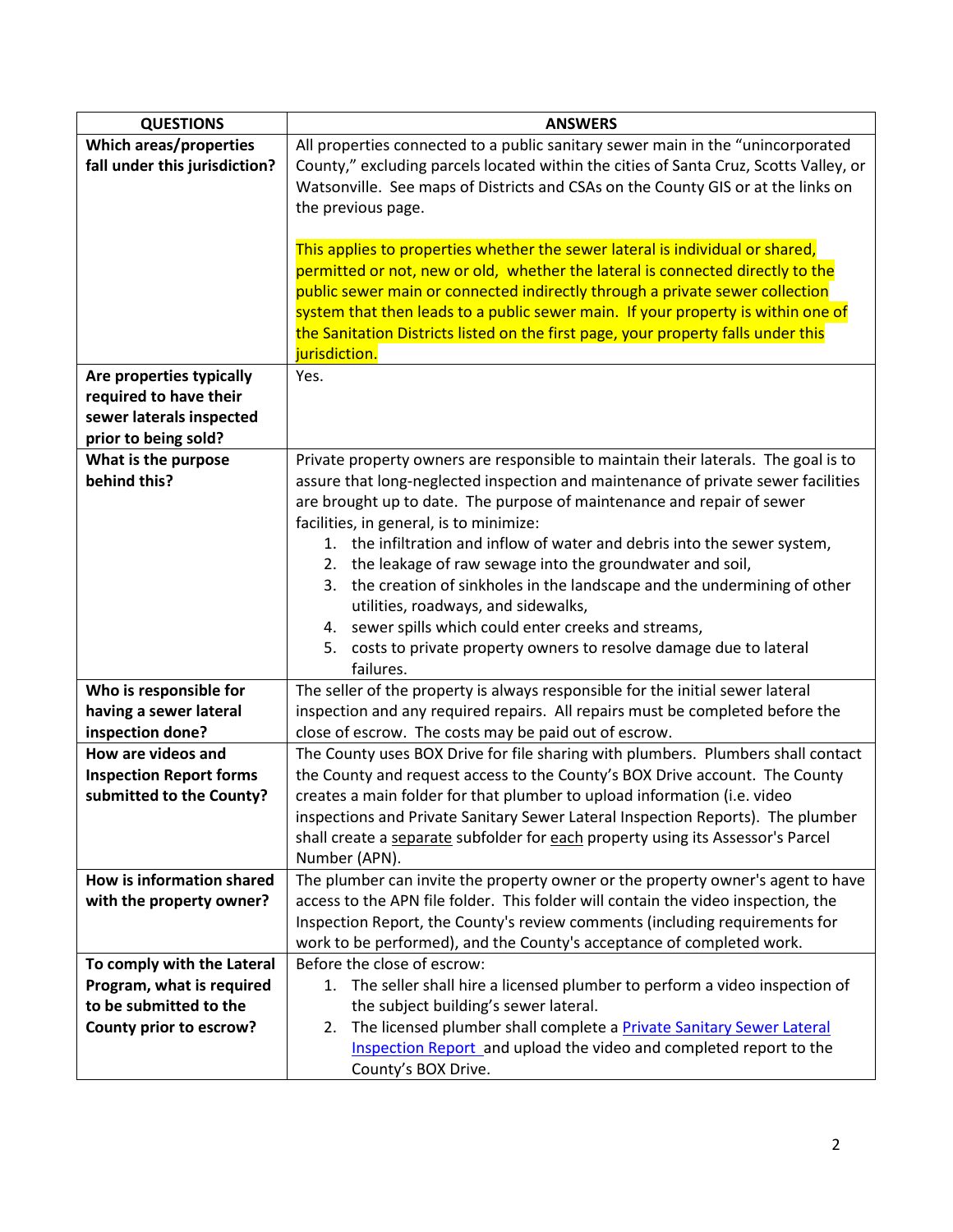|                          | 3. The seller shall hire a licensed plumber to make the repairs deemed                 |
|--------------------------|----------------------------------------------------------------------------------------|
|                          | necessary by the District (if no repairs are necessary the County will                 |
|                          | provide a stamped document designating completed compliance with the                   |
|                          | Lateral Program).                                                                      |
|                          | If lateral repairs/replacement is necessary, the licensed plumber shall<br>4.          |
|                          | request a no-cost Sanitary Sewer Connection Permit from the County to                  |
|                          | perform the required repairs/replacement.                                              |
|                          | Once the work is complete the licensed plumber shall call the County's<br>5.           |
|                          | Inspection Hotline (831-454-2895) to schedule an inspection of the                     |
|                          | repaired/replaced lateral.                                                             |
|                          | Upon approved inspection, the County will stamp the Sanitary Sewer<br>6.               |
|                          | Connection Permit designating completed compliance with the Lateral                    |
|                          | Program, and upload the stamped document to the BOX Drive.                             |
|                          | <b>Exception:</b> Seller may provide proof to the County that the lateral is less than |
|                          | 20 years old (either newly constructed or fully replaced) and its installation         |
|                          | was inspected and approved by the County. If the County accepts the                    |
|                          | documentation, the seller would exempt from this requirement.                          |
| Who decides what work is | Your plumbing contractor will enter their observations and recommendations on          |
| required on the sewer    | the completed Private Sanitary Sewer Lateral Inspection Report. County                 |
| lateral?                 | Sanitation engineering staff will review the video and report form. If Sanitation      |
|                          | staff concludes there is no difference in observations or recommendations,             |
|                          | Sanitation staff will note this on the County's comment form and you may               |
|                          | proceed with your plumber's recommendations. If Sanitation staff determines            |
|                          | there is a difference in either observations or recommendations, then Sanitation       |
|                          | staff will note this on the County's comment form. If there has been a difference      |
|                          | of opinion, and your plumber believes strongly that Sanitation staff may not have      |
|                          | had all pertinent information available to them or may have made an error,             |
|                          | please ask your plumber to contact us directly, ASAP. We welcome the                   |
|                          | opportunity to come to a shared conclusion. The Sanitation Department will             |
|                          | make the final decision. The County's completed comment form is available to           |
|                          | the plumber (and the parties the allowed access by the plumber) on the BOX             |
|                          | Drive.                                                                                 |
| What determines if a     | The sewer lateral is evaluated based on the number and severity of defects.            |
| sewer lateral requires   | Repairs or replacement may be required due to a single defect or because there         |
| repair or replacement?   | are a series of defects along the length of the line. Examples of defects include      |
|                          | (but are not limited to) the following:                                                |
|                          | 1. fractured, broken, or severely deteriorated lines<br>infiltration of roots<br>2.    |
|                          | 3. infiltration of water                                                               |
|                          | 4. out of round pipe                                                                   |
|                          | 5. non-standard components installed                                                   |
|                          | standard components improperly installed<br>6.                                         |
|                          | material known to be routinely prone to failure (for example,<br>7.                    |
|                          | Orangeburg, asbestos cement pipe, cast iron, etc.)                                     |
|                          | 8. a significant sag in the line                                                       |
|                          |                                                                                        |
| What determines if a     | After a repair permit has been issued, your contractor may commence the                |
| repaired sewer lateral   | repairs. The Sanitation Inspector will come to the property and inspect the            |
|                          |                                                                                        |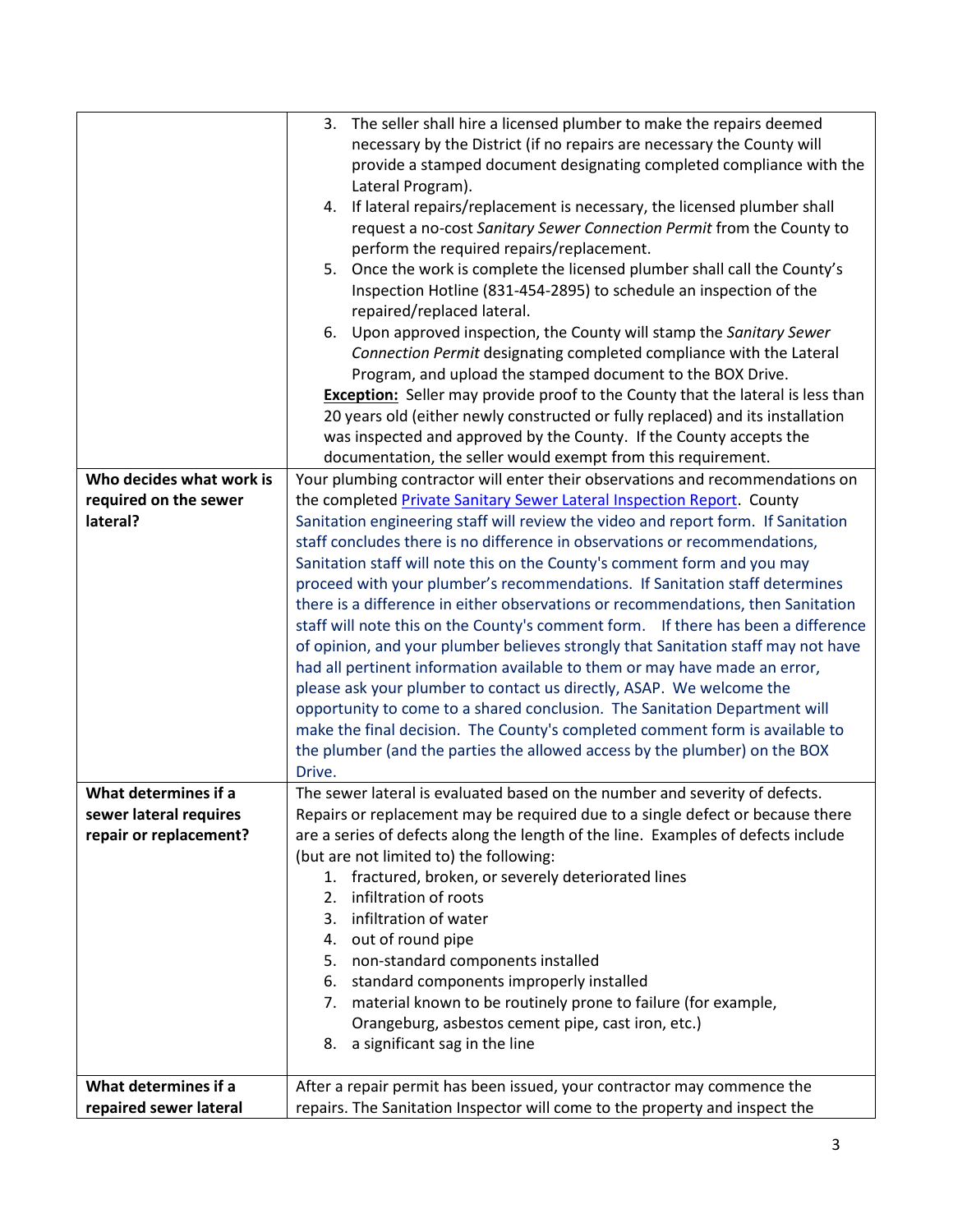| passes or fails the      | installed repairs. (Don't cover them up before the inspection!) The inspector will |
|--------------------------|------------------------------------------------------------------------------------|
| inspection?              | determine if the work meets the Department of Public Works standards and           |
|                          | specifications for sewer lateral work.                                             |
| Do property owners get a | No. If lateral repair work is required prior to escrow, and the work is completed  |
| "Certificate of          | and found to be acceptable by the County Inspector, the County will stamp and      |
|                          |                                                                                    |
| <b>Compliance"?</b>      | sign the County's Sanitary Sewer Connection Permit stating work was completed      |
|                          | and requirements for escrow have been met. If lateral repair work is not           |
|                          | required, the County will stamp and sign the County's Comment Form stating that    |
|                          | escrow may continue with the sewer lateral as-is. The stamped documentation is     |
|                          | available on the BOX Drive, in the folder for the particular APN.                  |
| Which properties are     | Parcels not served by (directly or indirectly) the public sewer system.            |
| exempt from this         |                                                                                    |
| inspection requirement?  | Sewer laterals which were newly connected to the public system less<br>$\bullet$   |
|                          | than 20 years ago, and were inspected by the County at the time of                 |
|                          | installation, don't need to be inspected at this time, unless there is a           |
|                          | known problem.                                                                     |
|                          |                                                                                    |
|                          | Sewer laterals which have been fully replaced under permit and were<br>$\bullet$   |
|                          | inspected and approved by the County Inspector at the time of                      |
|                          |                                                                                    |
|                          | replacement within the last 20 years, don't need to be inspected at this           |
|                          | time, unless there is a known problem.                                             |
|                          |                                                                                    |
|                          | Mobile homes located in mobile home parks where the park is under the<br>$\bullet$ |
|                          | jurisdiction of the California Department of Housing and Community                 |
|                          | Development (HCD) are regulated by HCD and don't need to be inspected              |
|                          | at this time. HCD monitors and controls the operation of these sites.              |
|                          | However, mobile or manufactured homes located on individual parcels                |
|                          | are treated just like site-built single-family homes and the systems must          |
|                          | be inspected, repaired (if needed), and thereafter approved by County              |
|                          | Sanitation staff.                                                                  |
|                          |                                                                                    |
|                          | Townhouses or detached homes located on individually owned parcels,                |
|                          | within an overall common development area (PUD or condominium                      |
|                          | complex) typically have individual laterals connected to a shared private          |
|                          | collector line, often all located on a common area parcel. Code requires           |
|                          |                                                                                    |
|                          | that the entire line, from where it leaves the building to where it joins the      |
|                          | PUBLIC sewer main, must be inspected and, if needed, repaired. If the              |
|                          | homeowners' association, according to the CC&Rs, as reported in writing            |
|                          | by the property manager, is responsible for the private sewer collection           |
|                          | system and will not authorize the individual resident/owner to make                |
|                          | needed repairs, then the requirement for inspection and repairs will be            |
|                          | waived at the close of escrow for that individual owner. In such cases, the        |
|                          | maintenance and repairs of the private sewer system within the common              |
|                          | area will rest with the HOA/management. The HOA should continue to                 |
|                          | maintain and repair the system as needed, but video inspection of the              |
|                          | system will not be required by the County prior to the close of escrow.            |
|                          |                                                                                    |
|                          | The District will follow up separately with the HOA regarding any required         |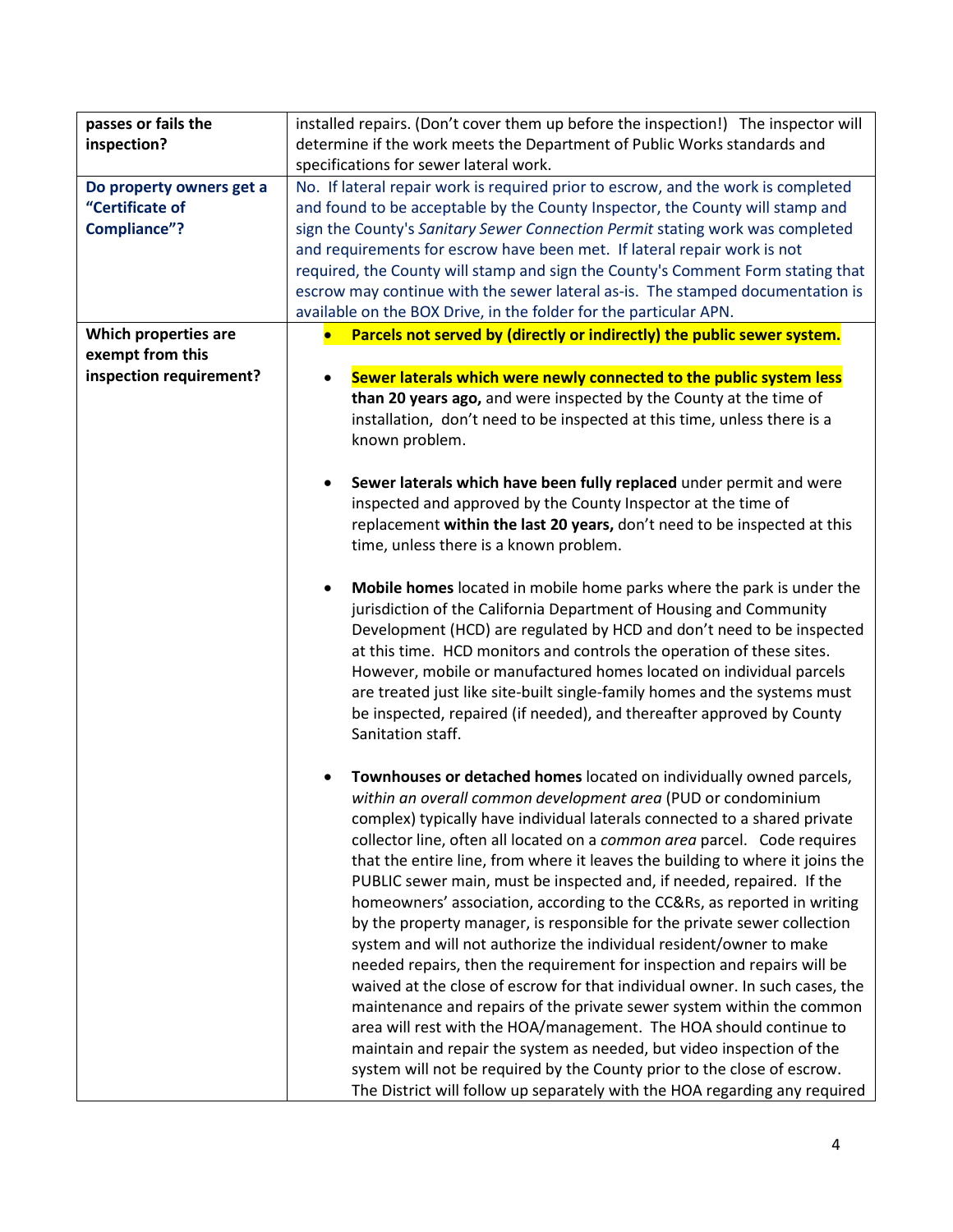|                                                                                                                                  | inspections and repairs. However, townhouses located on individual<br>parcels fronting onto a public street, with zero-lot-line side yards, are<br>generally treated just like detached single-family homes (unless it is<br>demonstrated in writing that the homes are served by shared laterals<br>maintained by an HOA) and the systems must be inspected and, if<br>needed, repaired.<br>Condominiums (flats, podium supported townhouses, etc.) located<br>$\bullet$<br>within shared buildings, whether those buildings are on separate parcels<br>or larger parcels shared with other buildings, typically have a shared<br>building waste line connected to a shared private collector line. Code<br>requires that the entire line, from where it leaves the building to where it<br>joins the PUBLIC sewer main, must be inspected and, if needed, repaired.<br>If the homeowners' association, according to the CC&Rs, as reported in<br>writing by the property manager, is responsible for the private sewer<br>connection system and will not authorize the individual resident/owner<br>to make needed repairs, then the requirement for inspection and repairs<br>will be waived at the close of escrow for that individual owner. The<br>maintenance and repairs of the private sewer system within the common<br>area will rest with the HOA/management. The HOA should continue to<br>maintain and repair the system as needed, but video inspection of the<br>system will not be required by the County prior to the close of escrow.<br>The Sanitation Department will follow up separately with the HOA<br>regarding any required inspections and repairs. |
|----------------------------------------------------------------------------------------------------------------------------------|---------------------------------------------------------------------------------------------------------------------------------------------------------------------------------------------------------------------------------------------------------------------------------------------------------------------------------------------------------------------------------------------------------------------------------------------------------------------------------------------------------------------------------------------------------------------------------------------------------------------------------------------------------------------------------------------------------------------------------------------------------------------------------------------------------------------------------------------------------------------------------------------------------------------------------------------------------------------------------------------------------------------------------------------------------------------------------------------------------------------------------------------------------------------------------------------------------------------------------------------------------------------------------------------------------------------------------------------------------------------------------------------------------------------------------------------------------------------------------------------------------------------------------------------------------------------------------------------------------------------------------------------------------------------------------|
| Are apartments affected?                                                                                                         | Yes. Apartment complexes, when sold, are required to comply and the entire<br>system must be inspected and, if needed, repaired.                                                                                                                                                                                                                                                                                                                                                                                                                                                                                                                                                                                                                                                                                                                                                                                                                                                                                                                                                                                                                                                                                                                                                                                                                                                                                                                                                                                                                                                                                                                                                |
| What about RV parks?                                                                                                             | Yes. Recreational vehicle parks, when sold, are required to comply and the<br>entire system must be inspected and, if needed, repaired.                                                                                                                                                                                                                                                                                                                                                                                                                                                                                                                                                                                                                                                                                                                                                                                                                                                                                                                                                                                                                                                                                                                                                                                                                                                                                                                                                                                                                                                                                                                                         |
| Who can perform the                                                                                                              | Only plumbers with current active California plumbing contractor's licenses may                                                                                                                                                                                                                                                                                                                                                                                                                                                                                                                                                                                                                                                                                                                                                                                                                                                                                                                                                                                                                                                                                                                                                                                                                                                                                                                                                                                                                                                                                                                                                                                                 |
| sewer lateral video<br>inspections?                                                                                              | perform inspections.                                                                                                                                                                                                                                                                                                                                                                                                                                                                                                                                                                                                                                                                                                                                                                                                                                                                                                                                                                                                                                                                                                                                                                                                                                                                                                                                                                                                                                                                                                                                                                                                                                                            |
| If the lateral fails the initial<br>inspection, can the seller<br>transfer the responsibility<br>of the repairs to the<br>buyer? | No. The seller is responsible for the inspection and repairs.                                                                                                                                                                                                                                                                                                                                                                                                                                                                                                                                                                                                                                                                                                                                                                                                                                                                                                                                                                                                                                                                                                                                                                                                                                                                                                                                                                                                                                                                                                                                                                                                                   |
| Can the seller transfer the<br>inspection responsibility to<br>the buyer?                                                        | The seller is responsible for the inspection and reporting and making sure the<br>County has reviewed and determined what repairs, if any, are to be required. If<br>the seller and buyer both agree, and with the County's approval, the<br>responsibility for making the repairs may be transferred from the seller to the<br>buyer. There are forms to fill out, deadlines to meet, and penalties for non-<br>performance.                                                                                                                                                                                                                                                                                                                                                                                                                                                                                                                                                                                                                                                                                                                                                                                                                                                                                                                                                                                                                                                                                                                                                                                                                                                   |
| Can the buyer pay for the<br>work?                                                                                               | When and how the payment for inspection and repairs is made is up to the<br>parties involved in the escrow and the contracted plumber, but the seller remains<br>the responsible party for the inspection and all repairs.                                                                                                                                                                                                                                                                                                                                                                                                                                                                                                                                                                                                                                                                                                                                                                                                                                                                                                                                                                                                                                                                                                                                                                                                                                                                                                                                                                                                                                                      |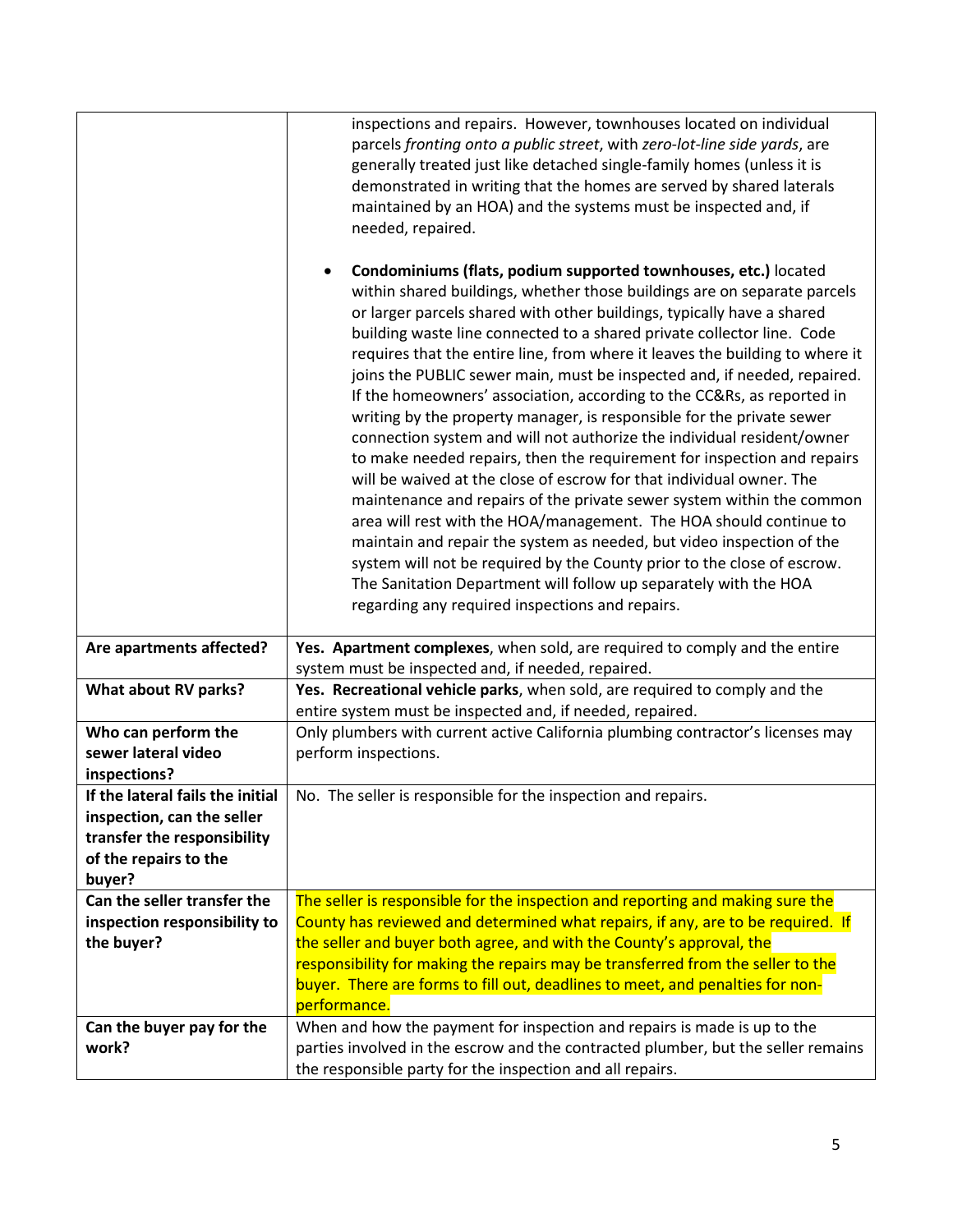| What if neither seller or        | Nothing prevents a third party from paying, but the seller remains the responsible                        |
|----------------------------------|-----------------------------------------------------------------------------------------------------------|
| buyer wants to pay?              | party for the inspection and, unless transfer of responsibility has been approved,                        |
|                                  | all repairs.                                                                                              |
| Can the plumber be paid          | When and how the payment for inspection and repairs is made is up to the                                  |
| out of escrow?                   | parties involved in the escrow and the contracted plumber, but the seller remains                         |
|                                  | the responsible party for the inspection and, unless transfer of responsibility has                       |
|                                  | been approved, all repairs.                                                                               |
| What if the owner is under       | Inspection and repair are required of the seller, and all repairs must be completed                       |
| conservatorship?                 | before the close of escrow. The costs may be paid out of escrow.                                          |
|                                  |                                                                                                           |
| What if the owner is under       | Inspection and repair are required of the seller, and all repairs must be completed                       |
| the conservatorship of the       | before the close of escrow. The costs may be paid out of escrow.                                          |
| <b>County or State?</b>          |                                                                                                           |
| What if the owner is in          | If there is no Title Transfer, no action would be required under this ordinance at                        |
| probate?                         | this time. If there is a Title Transfer, the administrator would be the "seller" of                       |
|                                  | the property and, unless transfer of responsibility has been approved, would be                           |
|                                  | responsible for the inspection and any required repairs. The inspection and                               |
|                                  | repairs must be completed before the close of escrow. The costs may be paid out                           |
|                                  | of escrow.                                                                                                |
|                                  |                                                                                                           |
| What if the property is          | This is not a Title Transfer for purposes of this ordinance; therefore, no action                         |
| being transferred to an          | needed at this time.                                                                                      |
| heir by a fiduciary              |                                                                                                           |
| administering the estate?        |                                                                                                           |
| between co-owners from           | This is not a Title Transfer for purposes of this ordinance; therefore, no action                         |
| or into a revocable trust?       | needed at this time.                                                                                      |
| by a trustor to fund a           | This is not a Title Transfer for purposes of this ordinance; therefore, no action                         |
| living trust?                    | needed at this time.                                                                                      |
| from one spouse to               | This is not a Title Transfer for purposes of this ordinance; therefore, no action                         |
| another?<br>to a blood relative? | needed at this time.                                                                                      |
|                                  | This is not a Title Transfer for purposes of this ordinance; therefore, no action<br>needed at this time. |
|                                  |                                                                                                           |
| as the result of divorce         | This is not a Title Transfer for purposes of this ordinance; therefore, no action                         |
| or legal separation?             | needed at this time.                                                                                      |
|                                  |                                                                                                           |
|                                  | This is not a Title Transfer for purposes of this ordinance; therefore, no action                         |
| to a financial institution       | needed at the time of transfer to the financial institution. However, unless                              |
| resulting from a                 | transfer of responsibility has been approved, the work must be done prior to the                          |
| foreclosure or similar           | close of escrow when the property is transferred FROM the financial institution to                        |
| process?                         | a new owner.                                                                                              |
| What if the lateral from an      | The seller is responsible for a video from their building to the public sewer main.                       |
| adjacent parcel is               | If along this path, your lateral joins a neighbor's lateral before connecting to the                      |
| connected into my lateral        | sewer main, you still need to video all the way to the public main. Any repairs                           |
| on my parcel? What if my         | needed between your building and the public main are your responsibility. If your                         |
| lateral connects to              | lateral goes through someone else's property, it is likely you have an easement on                        |
| someone else's lateral?          | their property to maintain and repair your sewer lateral. Inspection and repair                           |